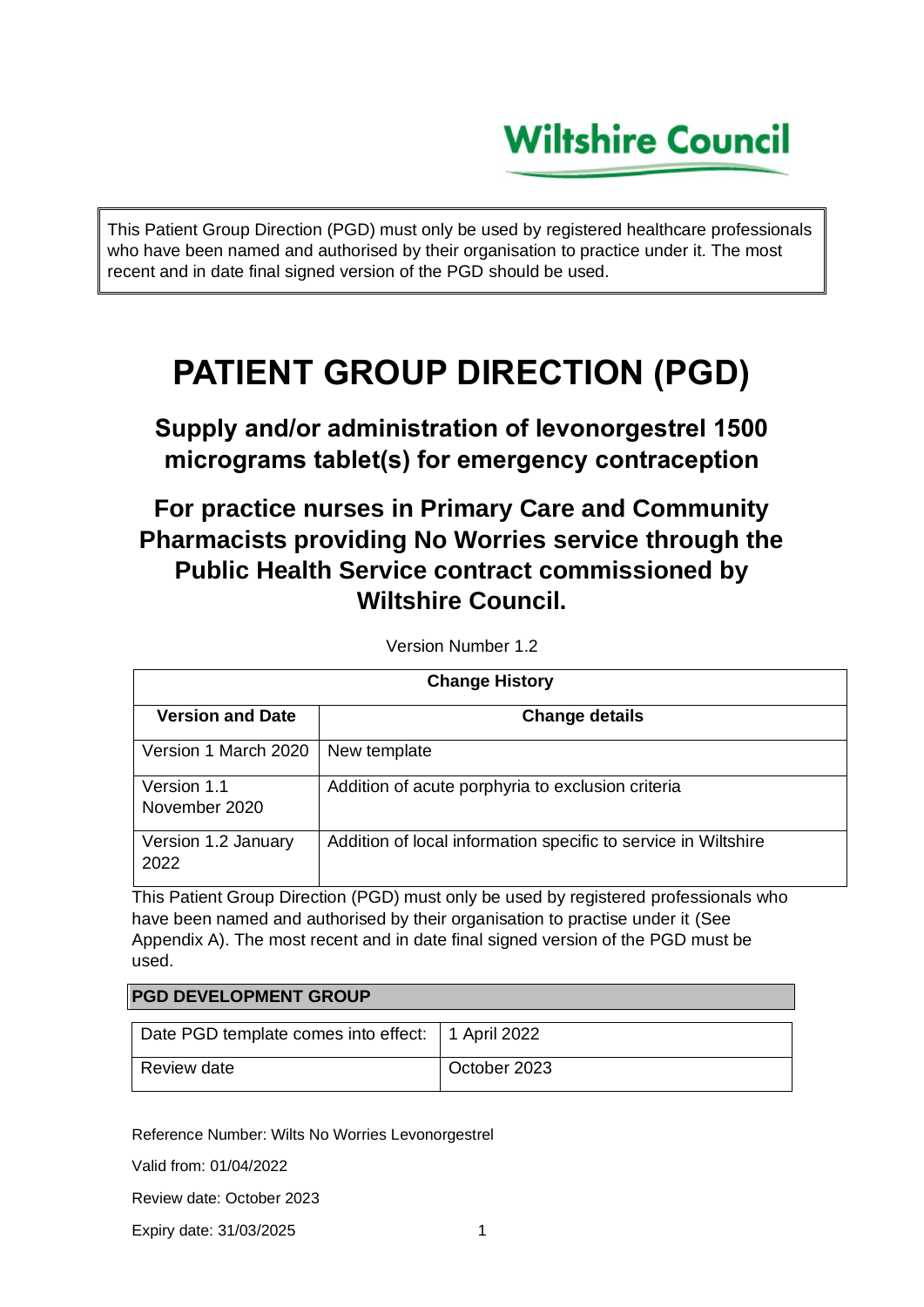| Expiry date: | 31 March 2025 |
|--------------|---------------|
|              |               |

This PGD template has been peer reviewed by the Reproductive Health PGDs Short Life Working Group in accordance with their Terms of Reference. It has been approved by the Faculty for Sexual and Reproductive Health (FSRH) in November 2019. This PGD template had also been modified to include information and details specific to Wiltshire Council in January 2022.

| <b>Name</b>              | <b>Designation</b>                                         |
|--------------------------|------------------------------------------------------------|
| Dr Cindy Farmer          | <b>Chair General Training Committee</b>                    |
|                          | Faculty of Sexual and Reproductive Healthcare (FSRH)       |
| Michelle Jenkins         | Advanced Nurse Practitioner, Clinical Standards Committee  |
|                          | Faculty of Sexual and Reproductive Healthcare (FSRH)       |
| <b>Michael Nevill</b>    | Director of Nursing                                        |
|                          | <b>British Pregnancy Advisory Service (BPAS)</b>           |
| <b>Katie Girling</b>     | <b>British Pregnancy Advisory Service (BPAS)</b>           |
| Julia Hogan              | <b>CASH Nurse Consultant Marie Stopes UK</b>               |
| Kate Devonport           | National Unplanned Pregnancy Association (NUPAS)           |
| Chetna Parmar            | Pharmacist adviser Umbrella                                |
| Helen Donovan            | Royal College of Nursing (RCN)                             |
| <b>Carmel Lloyd</b>      | Royal College of Midwives (RCM)                            |
| <b>Clare Livingstone</b> | Royal College of Midwives (RCM)                            |
| Leanne Bobb              | English HIV and Sexual Health Commissioners Group (EHSHCG) |
| Deborah Redknapp         | English HIV and Sexual Health Commissioners Group (EHSHCG) |
| <b>Dipti Patel</b>       | Local authority pharmacist                                 |
| Emma Anderson            | Centre for Postgraduate Pharmacy Education (CPPE)          |
| Dr Kathy French          | Pan London PGD working group                               |
| Dr Sarah Pillai          | Pan London PGD working group                               |
| Alison Crompton          | Community pharmacist                                       |
| Andrea Smith             | Community pharmacist                                       |
| Lisa Knight              | <b>Community Health Services pharmacist</b>                |
| <b>Bola Sotubo</b>       | <b>Clinical Commissioning Group pharmacist</b>             |

| This section MUST REMAIN when a PGD is adopted by an organisation. |  |  |  |  |  |
|--------------------------------------------------------------------|--|--|--|--|--|
|--------------------------------------------------------------------|--|--|--|--|--|

Reference Number: Wilts No Worries Levonorgestrel

Valid from: 01/04/2022

Review date: October 2023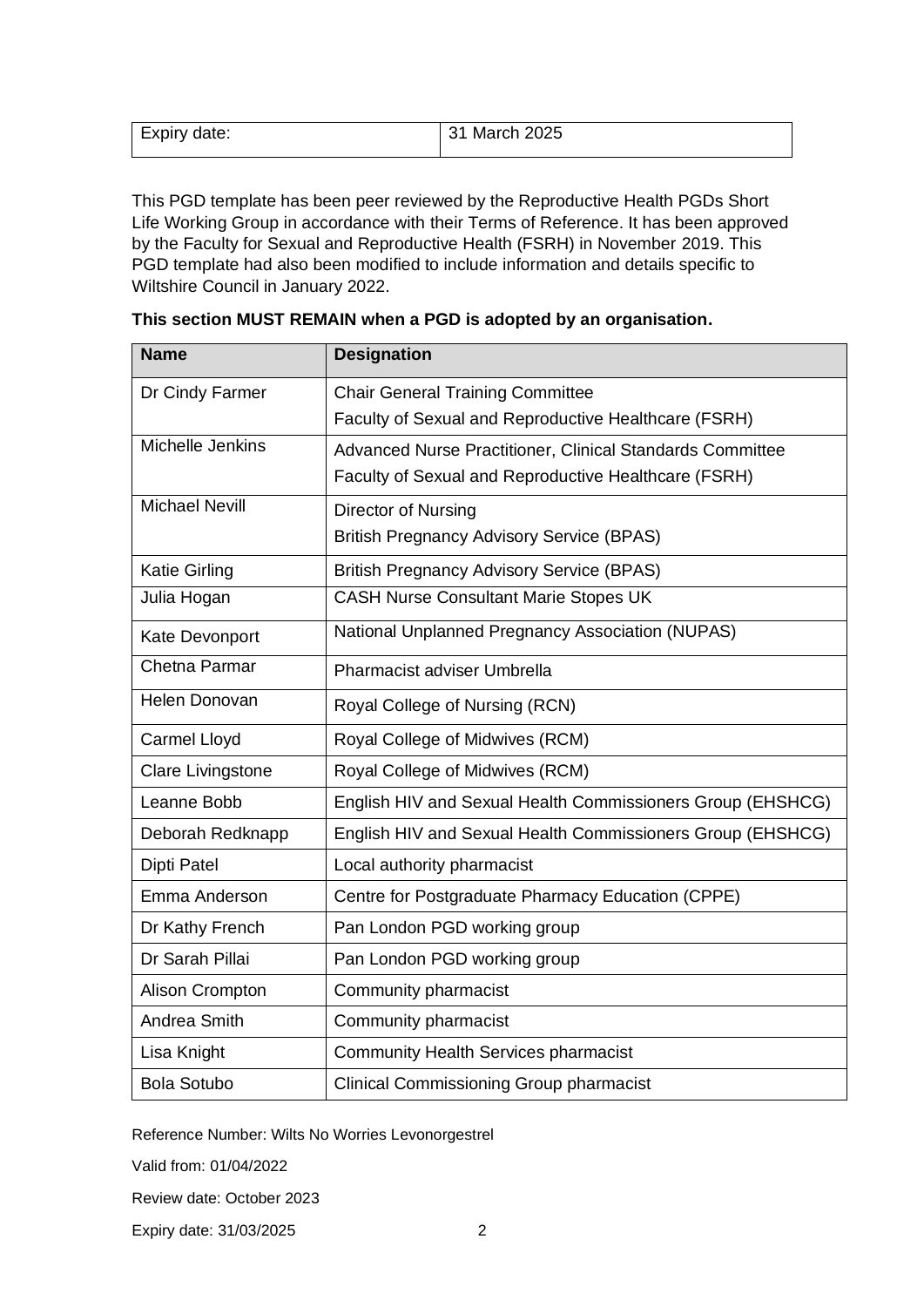| <b>Tracy Rogers</b>                       | <b>Associate Director Specialist Pharmacy Service</b>                         |
|-------------------------------------------|-------------------------------------------------------------------------------|
| Sandra Wolper                             | <b>Associate Director Specialist Pharmacy Service</b>                         |
| Amanda Cooper                             | <b>Specialist Pharmacy Service</b>                                            |
| Jo Jenkins (Woking<br>Group Co-ordinator) | Specialist Pharmacist PGDs Specialist Pharmacy Service                        |
| Samrina Bhatti                            | Chief Pharmaceutical Officer's Clinical Fellow Specialist Pharmacy<br>Service |

## **ORGANISATIONAL AUTHORISATIONS**

| <b>Name</b>                               | Job title and organisation                                            | <b>Signature</b> | <b>Date</b> |
|-------------------------------------------|-----------------------------------------------------------------------|------------------|-------------|
| <b>Chris Loader</b>                       | Lead Nurse / Service manager<br>Wiltshire Sexual Health (WiSe)        |                  | 29.03.22    |
|                                           | <b>Salisbury Foundation Trust</b>                                     |                  |             |
| <b>Paul Clarke</b>                        | <b>Associate Director Medicines</b><br>Optimisation<br><b>BSW CCG</b> | Clark.           | 18.03.22    |
| <b>Professor Kate</b><br><b>Blackburn</b> | Director of Public Health<br><b>Wiltshire Council</b>                 | Kartup Blackbur  | 21.03.22    |

## **1. Characteristics of staff**

Reference Number: Wilts No Worries Levonorgestrel

Valid from: 01/04/2022

Review date: October 2023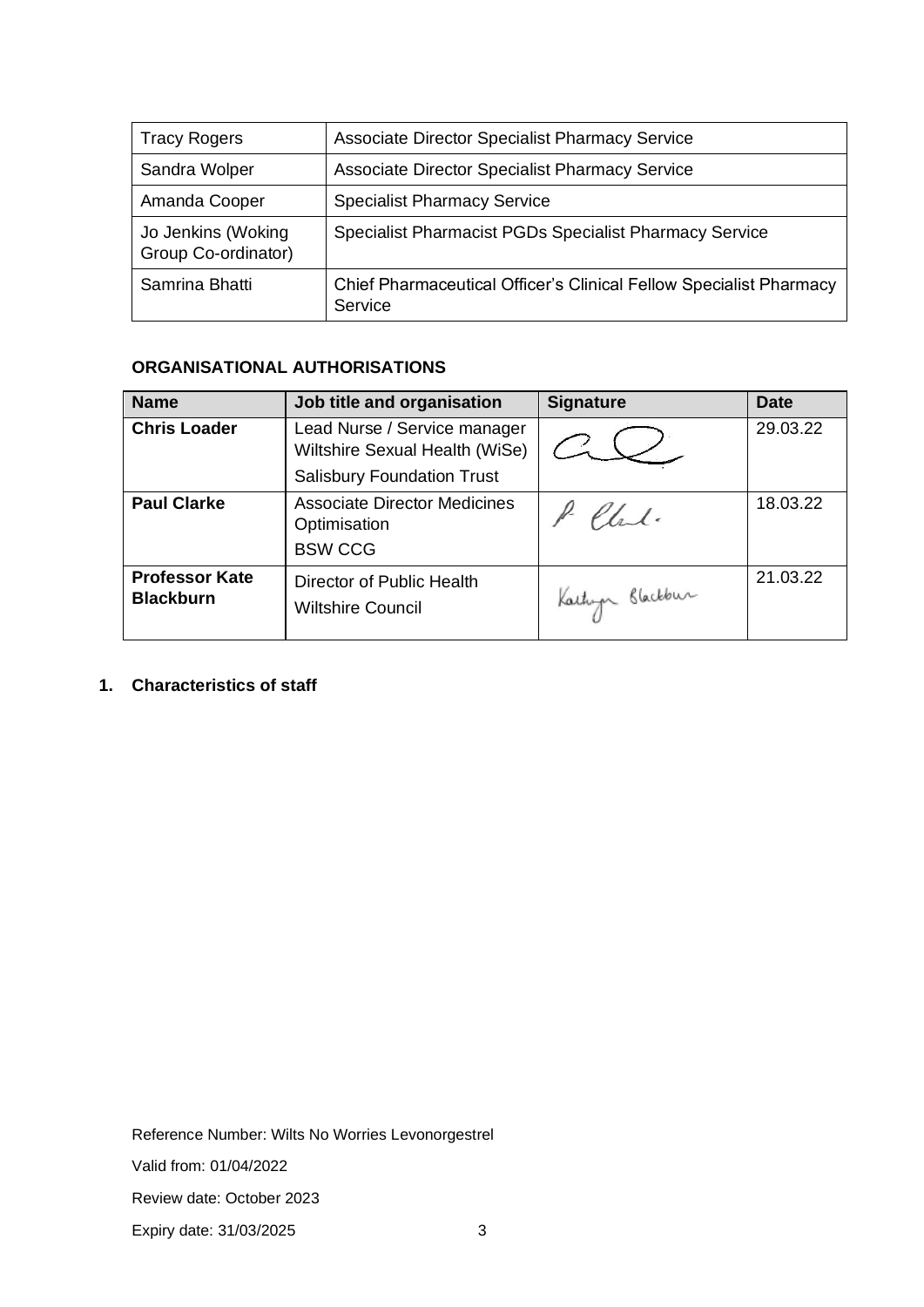| <b>Qualifications and</b><br>professional registration | Current contract of employment within the Local Authority or<br>NHS commissioned service or the NHS Trust/organisation.                                                                                                                                                                                                   |
|--------------------------------------------------------|---------------------------------------------------------------------------------------------------------------------------------------------------------------------------------------------------------------------------------------------------------------------------------------------------------------------------|
|                                                        | Registered healthcare professional listed in the legislation as<br>able to practice under Patient Group Directions.                                                                                                                                                                                                       |
|                                                        | Registered Nurse with current Nursing and Midwifery Council<br>(NMC) registration and family planning experience.                                                                                                                                                                                                         |
|                                                        | Registered Pharmacist who has received training to undertake<br>administration and supply of medicines under Patient Group<br>Directions and are competent in management of contraception<br>care, working in a community pharmacy under the No Worries<br><b>Public Health Service Contract.</b>                         |
| <b>Initial training</b>                                | The registered healthcare professional authorised to operate<br>under this PGD must have undertaken appropriate education<br>and training and successfully completed the competencies to<br>undertake clinical assessment of patients ensuring safe<br>provision of the medicines listed in accordance with local policy: |
|                                                        | Have undertaken appropriate training for working<br>$\bullet$<br>under patient group directions for the supply and<br>administration of medicines                                                                                                                                                                         |
|                                                        | Have been assessed as competent to work with this<br>$\bullet$<br><b>PGD</b>                                                                                                                                                                                                                                              |
|                                                        | Have undertaken training in the role, care and<br>٠<br>administration of the medicine specified in this PGD                                                                                                                                                                                                               |
|                                                        | Have access to the current BNF<br>$\bullet$<br>(https://www.medicinescomplete.com/mc/bnf/current)                                                                                                                                                                                                                         |
|                                                        | Pharmacists are required to complete the required training:                                                                                                                                                                                                                                                               |
|                                                        | Declaration of Competence (DoC) for Chlamydia testing<br>and Treatment & Emergency Contraception                                                                                                                                                                                                                          |
|                                                        | CPPE packages should be completed as part of the DoC<br>process and updated every three years: Sexual Health in<br>pharmacies, Emergency Contraception, Dealing with<br>difficult discussions or Consultation skills for pharmacy<br>practice and Safeguarding children and vulnerable adults                             |
|                                                        | An enhanced DBS certificate is in place                                                                                                                                                                                                                                                                                   |
| <b>Competency assessment</b>                           | Individuals operating under this PGD must be assessed as<br>$\bullet$<br>competent (see Appendix A) and complete a declaration of<br>competence (DoC) for Chlamydia testing & treatment and<br>Emergency Contraception.                                                                                                   |

Valid from: 01/04/2022

Review date: October 2023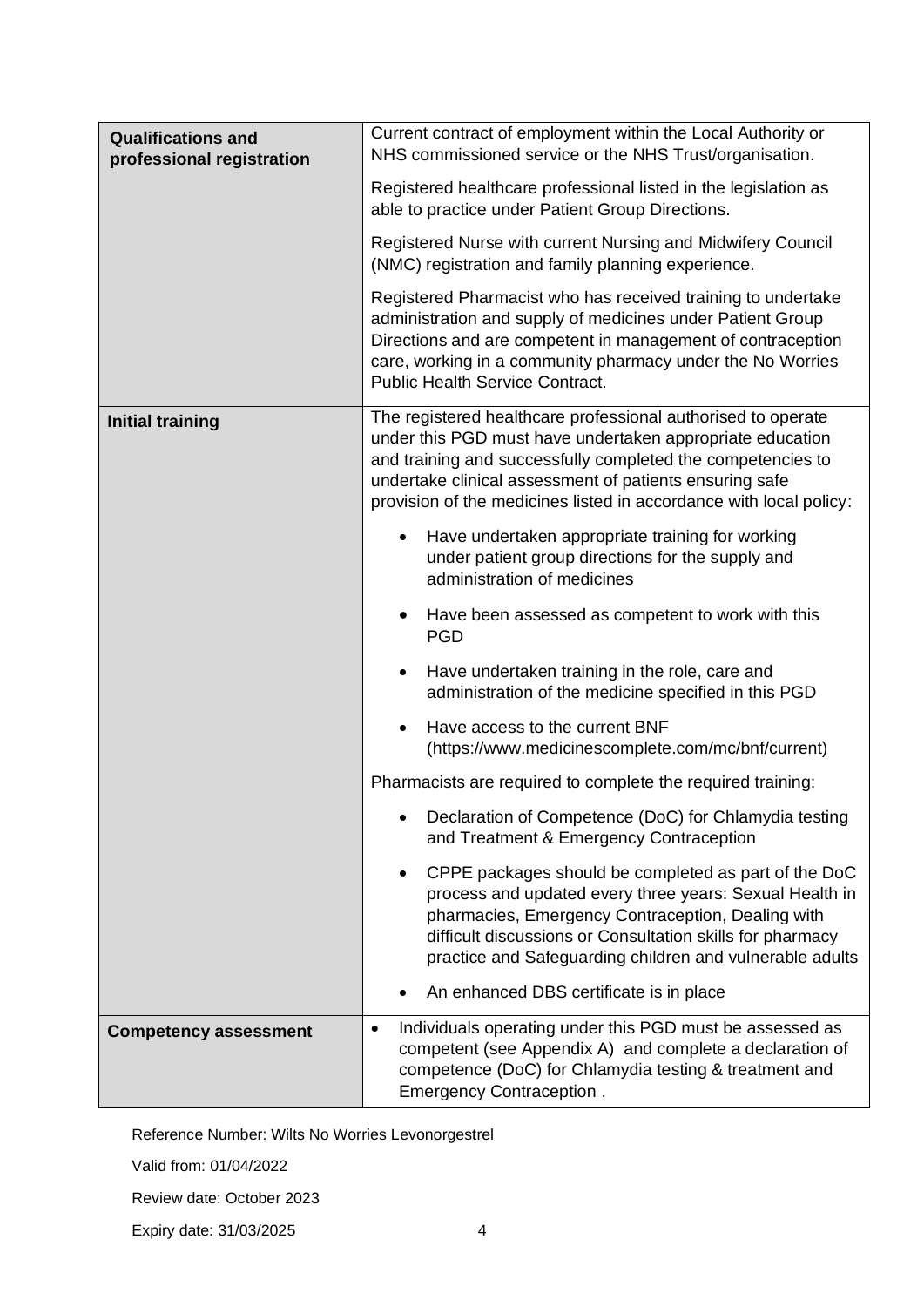|                                                                   | Staff operating under this PGD are encouraged to review<br>their competency using the NICE Competency Framework<br>for health professionals using patient group directions                                                                                                                                                                                                                       |
|-------------------------------------------------------------------|--------------------------------------------------------------------------------------------------------------------------------------------------------------------------------------------------------------------------------------------------------------------------------------------------------------------------------------------------------------------------------------------------|
| <b>Ongoing training and</b><br>competency                         | Individuals operating under this PGD are personally<br>responsible for ensuring that they remain up to date with the<br>use of all medicines and guidance included in the PGD - if<br>any training needs are identified these should be addressed<br>and further training provided as required.<br>Organisational PGD and/or medication training as required<br>by employing Trust/organisation. |
|                                                                   |                                                                                                                                                                                                                                                                                                                                                                                                  |
| must abide by the PGD and any associated organisational policies. | The decision to supply any medication rests with the individual registered health professional who                                                                                                                                                                                                                                                                                               |

## **2. Clinical condition or situation to which this PGD applies**

| <b>Clinical condition or situation</b><br>to which this PGD applies | For use by No Worries participating GP surgeries or<br>$\bullet$<br>Community pharmacist through Public Health Service<br>contract commissioned by Wiltshire Council                                                                                                         |
|---------------------------------------------------------------------|------------------------------------------------------------------------------------------------------------------------------------------------------------------------------------------------------------------------------------------------------------------------------|
|                                                                     | To reduce the risk of pregnancy after unprotected sexual<br>$\bullet$<br>intercourse (UPSI) or regular contraception has been<br>compromised or used incorrectly.                                                                                                            |
| <b>Criteria for inclusion</b>                                       | Patients aged 13-24 years at risk of unwanted pregnancy<br>$\bullet$<br>presenting at No Worries participating venue for<br>emergency contraception (EC) between 0 and 96 hours<br>following UPSI or when regular contraception has been<br>compromised or used incorrectly. |
|                                                                     | No contraindications to the medication.<br>$\bullet$                                                                                                                                                                                                                         |
|                                                                     | Informed consent given.<br>$\bullet$                                                                                                                                                                                                                                         |
| <b>Criteria for exclusion</b>                                       | Patients aged 25 and over<br>$\bullet$                                                                                                                                                                                                                                       |
|                                                                     | Informed consent not given.<br>$\bullet$                                                                                                                                                                                                                                     |
|                                                                     | Individuals under 16 years old and assessed as lacking<br>$\bullet$<br>capacity to consent using the Fraser Guidelines.                                                                                                                                                      |
|                                                                     | Individuals 16 years of age and over and assessed as<br>lacking capacity to consent.                                                                                                                                                                                         |
|                                                                     | This episode of UPSI occurred more than 96 hours ago.<br>$\bullet$<br>N.B. A dose may be given if there have been previous<br>untreated or treated episodes of UPSI within the current<br>cycle if the most recent episode of UPSI is within 96 hours.                       |
|                                                                     | Known or suspected pregnancy (N.B. a previous episode of                                                                                                                                                                                                                     |

Reference Number: Wilts No Worries Levonorgestrel

Valid from: 01/04/2022

Review date: October 2023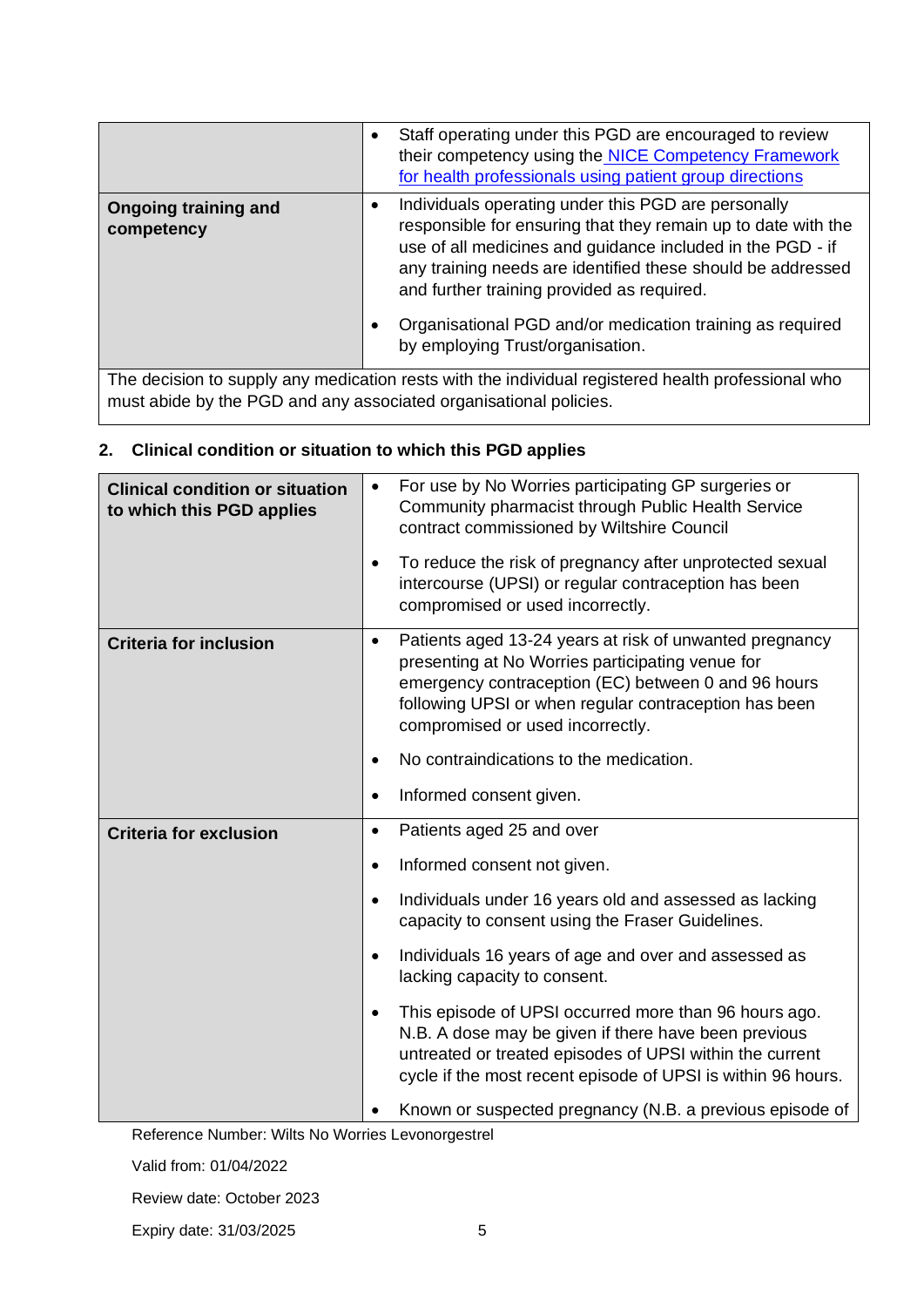|                                                              | UPSI in this cycle is not an exclusion. Consider pregnancy<br>test if more than three weeks after UPSI and no normal<br>menstrual period since UPSI).<br>Less than 21 days after childbirth.<br>$\bullet$                                                                                                                                                                                                                                                                                                                                                                                                                                                     |
|--------------------------------------------------------------|---------------------------------------------------------------------------------------------------------------------------------------------------------------------------------------------------------------------------------------------------------------------------------------------------------------------------------------------------------------------------------------------------------------------------------------------------------------------------------------------------------------------------------------------------------------------------------------------------------------------------------------------------------------|
|                                                              | Less than 5 days after miscarriage, abortion, ectopic<br>٠<br>pregnancy or uterine evacuation for gestational<br>trophoblastic disease (GTD).                                                                                                                                                                                                                                                                                                                                                                                                                                                                                                                 |
|                                                              | Known hypersensitivity to the active ingredient or to any<br>٠<br>component of the product - see <b>Summary of Product</b><br><b>Characteristics</b><br>Use of ulipristal acetate emergency contraception in the<br>$\bullet$<br>previous 5 days.                                                                                                                                                                                                                                                                                                                                                                                                             |
|                                                              | Acute porphyria.<br>$\bullet$                                                                                                                                                                                                                                                                                                                                                                                                                                                                                                                                                                                                                                 |
| <b>Cautions including any</b><br>relevant action to be taken | All individuals should be informed that insertion of a copper<br>$\bullet$<br>intrauterine device (Cu-IUD) within five days of UPSI or<br>within five days from earliest estimated ovulation is the<br>most effective method of emergency contraception. If a Cu-<br>IUD is appropriate and acceptable supply oral EC and refer<br>to the appropriate health service provider - the patient's<br>GP or Wiltshire Sexual Health Service (WiSe).                                                                                                                                                                                                                |
|                                                              | Ulipristal acetate can delay ovulation until closer to the time<br>٠<br>of ovulation than levonorgestrel. Consider ulipristal if the<br>individual presents in the five days leading up to estimated<br>day of ovulation.                                                                                                                                                                                                                                                                                                                                                                                                                                     |
|                                                              | Levonorgestrel is ineffective if taken after ovulation.<br>٠                                                                                                                                                                                                                                                                                                                                                                                                                                                                                                                                                                                                  |
|                                                              | If individual vomits within three hours from ingestion, a<br>$\bullet$<br>repeat dose may be given.                                                                                                                                                                                                                                                                                                                                                                                                                                                                                                                                                           |
|                                                              | Individuals using enzyme-inducing drugs/herbal products or<br>within 4 weeks of stopping them - see dose frequency<br>section.                                                                                                                                                                                                                                                                                                                                                                                                                                                                                                                                |
|                                                              | Body Mass Index (BMI) > $26$ kg/m <sup>2</sup> or weight > 70 kg -<br>$\bullet$<br>individuals should be advised that though oral EC methods<br>may be safely used, a high BMI may reduce the<br>effectiveness. A Cu-IUD should be recommended as the<br>most effective method of EC. If levonorgestrel is to be<br>given see dosage section.<br>Consideration should be given to the current disease status<br>٠<br>of those with severe malabsorption syndromes, such as<br>acute/active inflammatory bowel disease or Crohn's<br>disease. Although the use of levonorgestrel is not contra-<br>indicated it may be less effective and so these individuals |

Valid from: 01/04/2022

Review date: October 2023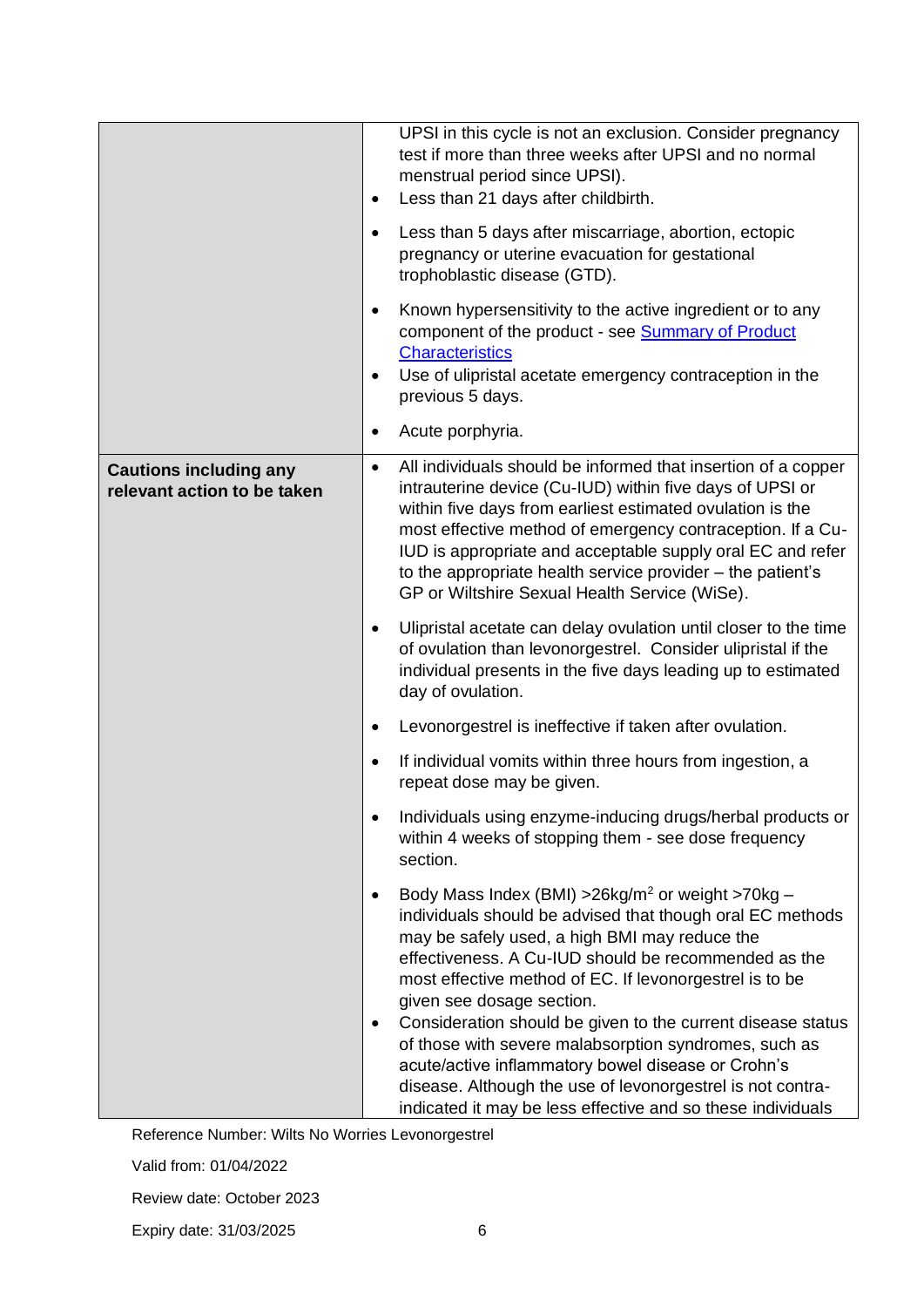|                           | should be advised that insertion of Cu-IUD would be the<br>most effective emergency contraception for them and<br>referred accordingly if agreed.<br>If the individual is less than 16 years of age an assessment<br>$\bullet$<br>based on Fraser guidelines must be made and<br>documented.<br>If the individual is less than 13 years of age the healthcare<br>$\bullet$<br>professional should speak to local safeguarding lead and<br>follow the local safeguarding policy.<br>If the individual has not yet reached menarche, consider<br>$\bullet$<br>onward referral for further assessment or investigation.<br>If the individual presents following rape or sexual assault<br>$\bullet$<br>can be prescribed emergency hormonal contraception but<br>should be referred to the Sexual Assault Referral Centre<br>(SARC) and encouraged to inform the police. SARC<br>contact details:<br>Telephone - 01793 781916<br>Secure emails - sw.sarc@firstlight.cjsm.net<br>Website - https://www.firstlight.org.uk/swindonwiltshiresarc/ |
|---------------------------|--------------------------------------------------------------------------------------------------------------------------------------------------------------------------------------------------------------------------------------------------------------------------------------------------------------------------------------------------------------------------------------------------------------------------------------------------------------------------------------------------------------------------------------------------------------------------------------------------------------------------------------------------------------------------------------------------------------------------------------------------------------------------------------------------------------------------------------------------------------------------------------------------------------------------------------------------------------------------------------------------------------------------------------------|
| Action to be taken if the | Explain the reasons for exclusion to the individual and<br>$\bullet$                                                                                                                                                                                                                                                                                                                                                                                                                                                                                                                                                                                                                                                                                                                                                                                                                                                                                                                                                                       |
| individual is excluded or | document in the consultation record.                                                                                                                                                                                                                                                                                                                                                                                                                                                                                                                                                                                                                                                                                                                                                                                                                                                                                                                                                                                                       |
| declines treatment        |                                                                                                                                                                                                                                                                                                                                                                                                                                                                                                                                                                                                                                                                                                                                                                                                                                                                                                                                                                                                                                            |
|                           | Record reason for decline in the consultation record.<br>$\bullet$                                                                                                                                                                                                                                                                                                                                                                                                                                                                                                                                                                                                                                                                                                                                                                                                                                                                                                                                                                         |
|                           | Offer suitable alternative emergency contraception or refer<br>$\bullet$<br>the individual as soon as possible to their GP, Wiltshire<br>Sexual Health Service (WiSe), or another suitable health<br>service provider if appropriate and/or provide them with<br>information about further options.                                                                                                                                                                                                                                                                                                                                                                                                                                                                                                                                                                                                                                                                                                                                        |

## **3. Description of treatment**

| Name, strength & formulation<br>of drug | Levonorgestrel 1500 micrograms tablet (N.B. this is<br>equivalent to 1.5mg levonorgestrel)                                                                                                          |  |  |
|-----------------------------------------|-----------------------------------------------------------------------------------------------------------------------------------------------------------------------------------------------------|--|--|
| <b>Legal category</b>                   | P/POM                                                                                                                                                                                               |  |  |
| <b>Route of administration</b>          | Oral – dose to be taken as supervised consumption on the<br>premises                                                                                                                                |  |  |
| Off label use                           | Best practice advice given by Faculty of Sexual and<br>Reproductive Healthcare (FSRH) is used for guidance in this<br>PGD and may vary from the Summary of Product<br><b>Characteristics (SPC).</b> |  |  |
|                                         | This PGD includes off-label use in the following conditions                                                                                                                                         |  |  |
|                                         | Use between 72 and 96 hours post UPSI<br>$\circ$<br>Increased dose for individuals with BMI over<br>$\Omega$                                                                                        |  |  |

Reference Number: Wilts No Worries Levonorgestrel

Valid from: 01/04/2022

Review date: October 2023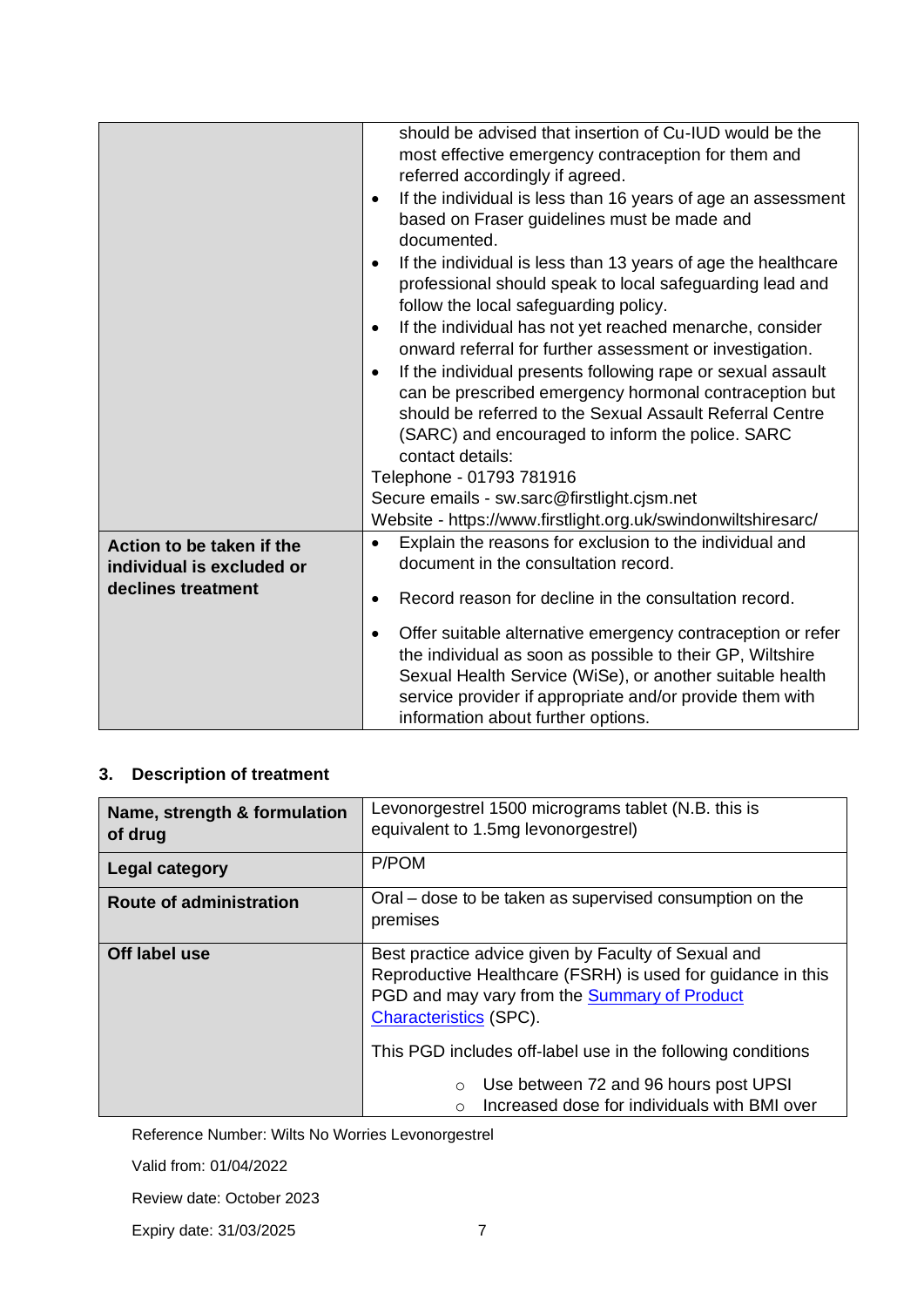|                                         | 26kg/m <sup>2</sup> or weight over 70kg and in individuals<br>using liver enzyme inducing agent<br>Severe hepatic impairment<br>$\circ$<br>Individuals with previous salpingitis or ectopic<br>$\circ$<br>pregnancy<br>Lapp-lactase deficiency<br>$\circ$<br>Hereditary problems of galactose intolerance<br>$\circ$<br>Glucose-galactose malabsorption<br>$\circ$<br>Where a drug is recommended off-label consider, as part of<br>the consent process, informing the individual/parent/carer that<br>the drug is being offered in accordance with national<br>guidance but that this is outside the product licence                                                                                                                                                                                                                                        |  |  |
|-----------------------------------------|--------------------------------------------------------------------------------------------------------------------------------------------------------------------------------------------------------------------------------------------------------------------------------------------------------------------------------------------------------------------------------------------------------------------------------------------------------------------------------------------------------------------------------------------------------------------------------------------------------------------------------------------------------------------------------------------------------------------------------------------------------------------------------------------------------------------------------------------------------------|--|--|
| Dose and frequency of<br>administration | Levonorgestrel 1500mcg (1 tablet) to be taken as soon as<br>$\bullet$<br>possible up to 96 hours of UPSI.<br>Dose for those individuals taking enzyme inducing<br>$\bullet$<br>medicines or herbal products: An individual who<br>requests levonorgestrel whilst using enzyme-inducing<br>drugs, or within 4 weeks of stopping them, can be advised<br>to take a total of 3mg levonorgestrel (two 1500mcg<br>tablets) as a single dose and within 96 hours of UPSI.<br>Dose for those individuals with a body mass index of<br>$\bullet$<br>more than 26kg/m <sup>2</sup> or who weigh more than 70kg: An<br>individual who requests levonorgestrel with a body mass<br>index of more than 26kg/m <sup>2</sup> or who weighs more than<br>70kg can be offered a total of 3mg levonorgestrel (two<br>1500mcg tablets) as a single dose and within 96 hours of |  |  |
| <b>Duration of treatment</b>            | UPSI.<br>A single dose is permitted under this PGD.<br>$\bullet$<br>If vomiting occurs within 3 hours of levonorgestrel being<br>$\bullet$<br>taken a repeat dose can be supplied under this PGD.<br>Repeated doses can be given within the same cycle.<br>Please note:<br>If within 7 days of previous levonorgestrel offer<br>$\circ$<br>levonorgestrel again (not ulipristal)<br>If within 5 days of ulipristal then offer ulipristal<br>$\circ$<br>again (not levonorgestrel)                                                                                                                                                                                                                                                                                                                                                                            |  |  |
| <b>Quantity to be supplied</b>          | Appropriately labelled pack of one tablet.<br>$\bullet$<br>Two tablets can be supplied for individuals taking enzyme<br>$\bullet$<br>inducing drugs and/or individuals with a BMI of more than<br>26kg/m <sup>2</sup> or who weigh more than 70kg.                                                                                                                                                                                                                                                                                                                                                                                                                                                                                                                                                                                                           |  |  |
| <b>Storage</b>                          | Medicines must be stored securely according to national<br>guidelines and in accordance with the product SPC.                                                                                                                                                                                                                                                                                                                                                                                                                                                                                                                                                                                                                                                                                                                                                |  |  |
| <b>Drug interactions</b>                | A detailed list of drug interactions is available in the SPC,<br>which is available from the electronic Medicines Compendium                                                                                                                                                                                                                                                                                                                                                                                                                                                                                                                                                                                                                                                                                                                                 |  |  |

Valid from: 01/04/2022

Review date: October 2023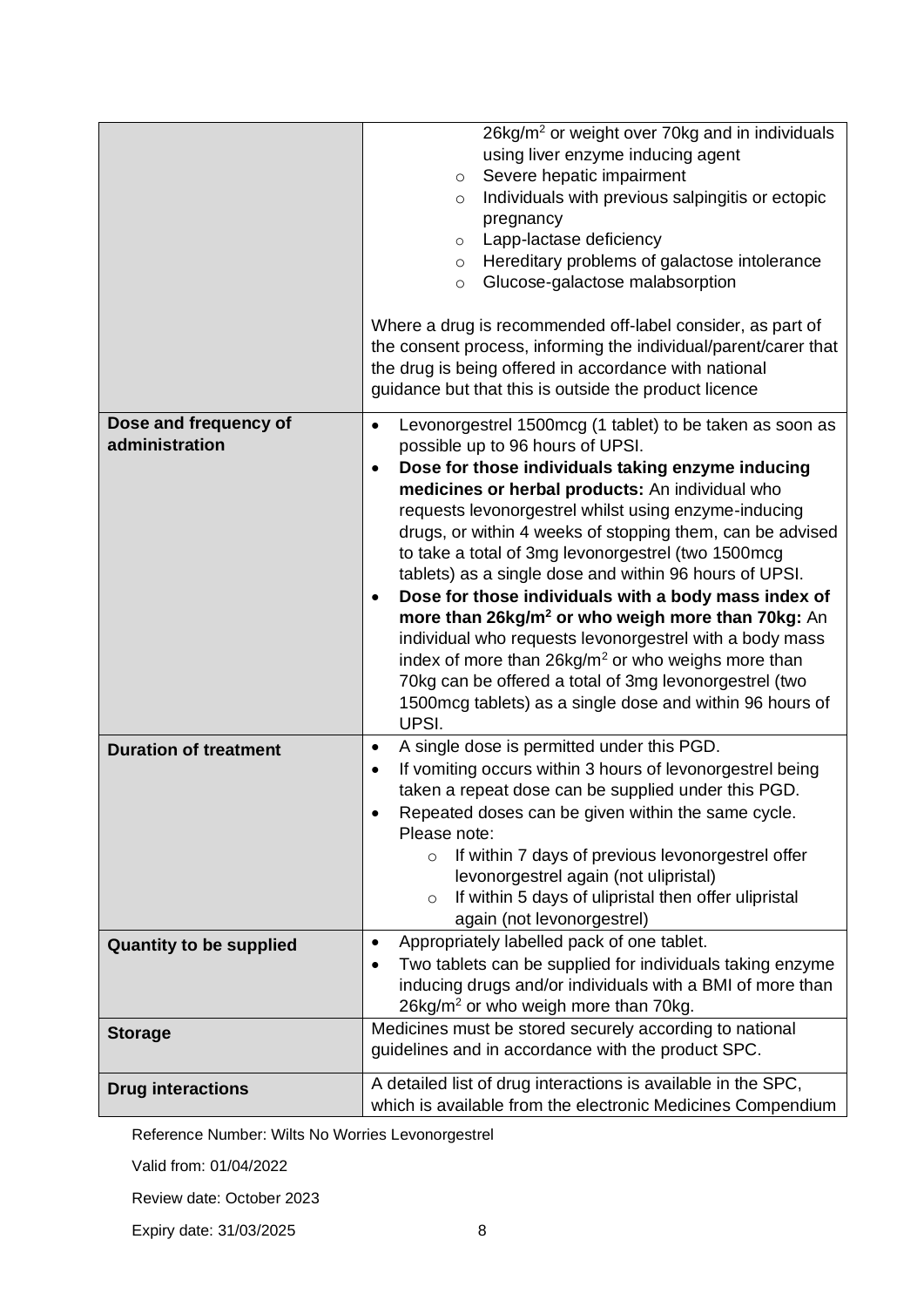|                                                                          | website: www.medicines.org.uk or the BNF www.bnf.org                                                                                                                                                                                                                                                                                                                                                                                                                                                                                                                                                                                                                                                                                                                                                                                                                                                                                                                                                                                                     |  |  |
|--------------------------------------------------------------------------|----------------------------------------------------------------------------------------------------------------------------------------------------------------------------------------------------------------------------------------------------------------------------------------------------------------------------------------------------------------------------------------------------------------------------------------------------------------------------------------------------------------------------------------------------------------------------------------------------------------------------------------------------------------------------------------------------------------------------------------------------------------------------------------------------------------------------------------------------------------------------------------------------------------------------------------------------------------------------------------------------------------------------------------------------------|--|--|
| <b>Identification &amp; management</b><br>of adverse reactions           | A detailed list of adverse reactions is available in the SPC,<br>which is available from the electronic Medicines Compendium<br>website: www.medicines.org.uk and BNF www.bnf.org                                                                                                                                                                                                                                                                                                                                                                                                                                                                                                                                                                                                                                                                                                                                                                                                                                                                        |  |  |
|                                                                          | The following side effects are common with levonorgestrel<br>(but may not reflect all reported side effects):                                                                                                                                                                                                                                                                                                                                                                                                                                                                                                                                                                                                                                                                                                                                                                                                                                                                                                                                            |  |  |
|                                                                          | Nausea and vomiting are the most common side effects.<br>$\bullet$                                                                                                                                                                                                                                                                                                                                                                                                                                                                                                                                                                                                                                                                                                                                                                                                                                                                                                                                                                                       |  |  |
|                                                                          | Headache, dizziness, fatigue, low abdominal pain and<br>٠<br>breast tenderness, diarrhoea.                                                                                                                                                                                                                                                                                                                                                                                                                                                                                                                                                                                                                                                                                                                                                                                                                                                                                                                                                               |  |  |
|                                                                          | The FSRH advises that bleeding patterns may be<br>$\bullet$<br>temporarily disturbed, and spotting may occur, but most<br>individuals will have their next menstrual period within<br>seven days of the expected time                                                                                                                                                                                                                                                                                                                                                                                                                                                                                                                                                                                                                                                                                                                                                                                                                                    |  |  |
| <b>Management of and reporting</b><br>procedure for adverse<br>reactions | Healthcare professionals and individuals are encouraged<br>$\bullet$<br>to report suspected adverse reactions to the Medicines<br>and Healthcare products Regulatory Agency (MHRA)<br>using the Yellow Card reporting scheme on:<br>http://yellowcard.mhra.gov.uk                                                                                                                                                                                                                                                                                                                                                                                                                                                                                                                                                                                                                                                                                                                                                                                        |  |  |
|                                                                          | Record all adverse drug reactions (ADRs) in the<br>$\bullet$<br>individual's medical record.                                                                                                                                                                                                                                                                                                                                                                                                                                                                                                                                                                                                                                                                                                                                                                                                                                                                                                                                                             |  |  |
|                                                                          | Report any adverse reactions via organisation incident<br>$\bullet$<br>policy.                                                                                                                                                                                                                                                                                                                                                                                                                                                                                                                                                                                                                                                                                                                                                                                                                                                                                                                                                                           |  |  |
| <b>Written information and</b><br>further advice to be provided          | All methods of emergency contraception should be<br>$\bullet$<br>discussed. All individuals should be informed that fitting a<br>Cu-IUD within five days of UPSI or within five days from<br>the earliest estimated ovulation is the most effective<br>method of emergency contraception.<br>Ensure that a patient information leaflet (PIL) is provided<br>$\bullet$<br>within the original pack.<br>If vomiting occurs within three hours of taking the dose,<br>$\bullet$<br>the individual should return for another dose.<br>Explain that menstrual disturbances can occur after the<br>$\bullet$<br>use of emergency hormonal contraception.<br>Provide advice on ongoing contraceptive methods,<br>$\bullet$<br>including how these can be accessed.<br>Repeated episodes of UPSI within one menstrual cycle -<br>$\bullet$<br>the dose may be repeated more than once in the same<br>menstrual cycle should the need occur.<br>Individuals using hormonal contraception should restart<br>٠<br>their regular hormonal contraception immediately. |  |  |

Valid from: 01/04/2022

Review date: October 2023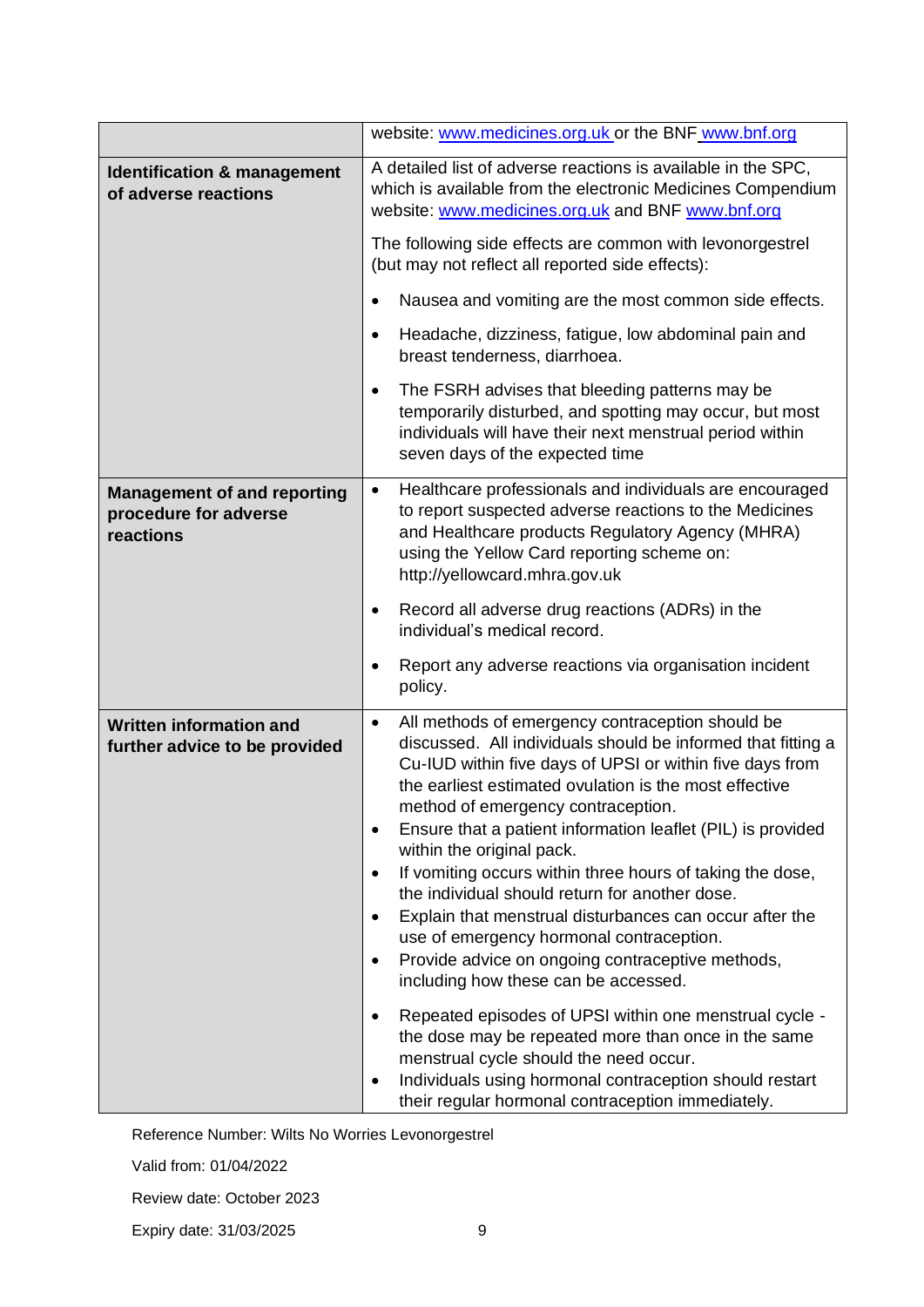|                                   | Avoidance of pregnancy risk (i.e. use of condoms or<br>abstain from intercourse) should be advised until fully<br>effective.<br>Advise a pregnancy test three weeks after treatment<br>especially if the expected period is delayed by more than<br>seven days or abnormal (e.g. shorter or lighter than<br>usual), or if using hormonal contraception which may<br>affect bleeding pattern. |  |
|-----------------------------------|----------------------------------------------------------------------------------------------------------------------------------------------------------------------------------------------------------------------------------------------------------------------------------------------------------------------------------------------------------------------------------------------|--|
|                                   | Promote the use of condoms to protect against sexually<br>$\bullet$<br>transmitted infections (STIs) and advise on the possible<br>need for screening for STIs.                                                                                                                                                                                                                              |  |
|                                   | There is no evidence of harm if someone becomes<br>$\bullet$<br>pregnant in a cycle when they had used emergency<br>hormonal contraception.                                                                                                                                                                                                                                                  |  |
| <b>Advice/follow up treatment</b> | The individual should be advised to seek medical advice<br>$\bullet$<br>in the event of an adverse reaction.                                                                                                                                                                                                                                                                                 |  |
|                                   | The individual should attend an appropriate health service<br>$\bullet$<br>provider if their period is delayed, absent or abnormal or if<br>they are otherwise concerned.                                                                                                                                                                                                                    |  |
|                                   | Pregnancy test as required (see advice to individual<br>above).                                                                                                                                                                                                                                                                                                                              |  |
|                                   | Individuals advised how to access on-going contraception<br>٠<br>and STI screening as required.                                                                                                                                                                                                                                                                                              |  |
| <b>Records</b>                    | Record:                                                                                                                                                                                                                                                                                                                                                                                      |  |
|                                   | The consent of the individual and                                                                                                                                                                                                                                                                                                                                                            |  |
|                                   | If individual is under 13 years of age record action<br>$\circ$<br>taken                                                                                                                                                                                                                                                                                                                     |  |
|                                   | If individual is under 16 years of age document<br>$\circ$<br>capacity using Fraser guidelines. If not competent<br>record action taken.                                                                                                                                                                                                                                                     |  |
|                                   | If individual over 16 years of age and not competent,<br>$\circ$<br>record action taken                                                                                                                                                                                                                                                                                                      |  |
|                                   | Name of individual, address, date of birth                                                                                                                                                                                                                                                                                                                                                   |  |
|                                   | GP contact details where appropriate                                                                                                                                                                                                                                                                                                                                                         |  |
|                                   | Relevant past and present medical history, including<br>$\bullet$<br>medication history. Examination finding where relevant<br>e.g. weight                                                                                                                                                                                                                                                   |  |

Valid from: 01/04/2022

Review date: October 2023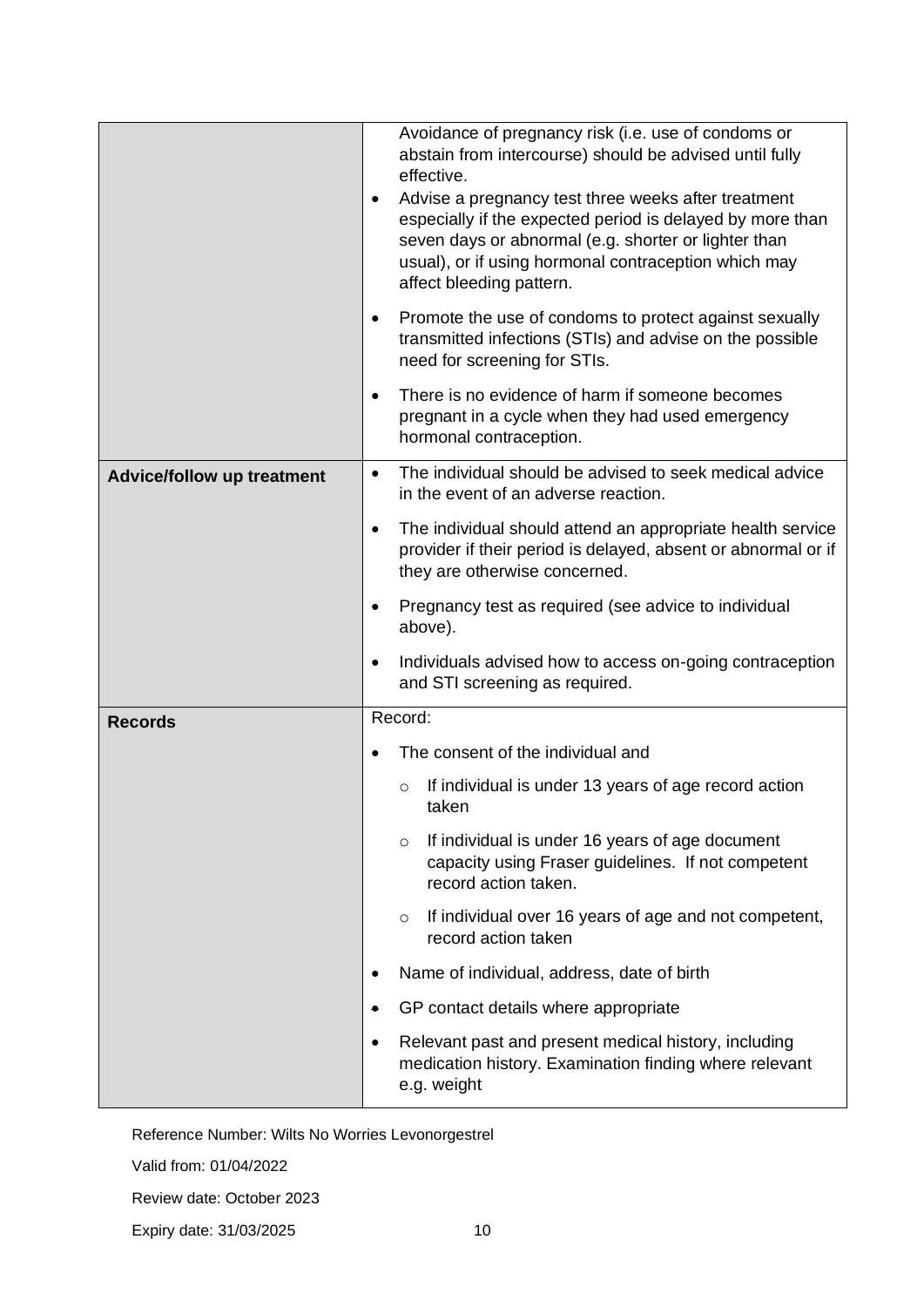| Any known drug allergies<br>٠                                                                                                                   |
|-------------------------------------------------------------------------------------------------------------------------------------------------|
| Name of registered health professional operating under<br>$\bullet$<br>the PGD                                                                  |
| Name of medication supplied<br>$\bullet$                                                                                                        |
| Date of supply<br>٠                                                                                                                             |
| Dose supplied                                                                                                                                   |
| <b>Quantity supplied</b><br>٠                                                                                                                   |
| Advice given, including advice given if excluded or<br>٠<br>declines treatment                                                                  |
| Details of any adverse drug reactions and actions taken<br>$\bullet$                                                                            |
| Advice given about the medication including side effects,<br>٠<br>benefits, and when and what to do if any concerns                             |
| Any referral arrangements made<br>٠                                                                                                             |
| Any supply outside the terms of the product marketing<br>٠<br>authorisation                                                                     |
| Recorded that supplied via Patient Group Direction (PGD)<br>٠                                                                                   |
| Records should be signed and dated (or a password<br>controlled e-records) and securely kept for a defined period in<br>line with local policy. |
| All records should be clear, legible and contemporaneous.                                                                                       |
| A record of all individuals receiving treatment under this PGD<br>should also be kept for audit purposes in accordance with<br>local policy.    |
|                                                                                                                                                 |

| <b>Key references</b><br>4.                |                                                                                                                                                                                                                                                  |
|--------------------------------------------|--------------------------------------------------------------------------------------------------------------------------------------------------------------------------------------------------------------------------------------------------|
| Key references (accessed<br>December 2019) | Electronic Medicines Compendium http://www.medicines.org.uk/<br>$\bullet$                                                                                                                                                                        |
|                                            | Electronic BNF https://bnf.nice.org.uk/<br>$\bullet$                                                                                                                                                                                             |
|                                            | NICE Medicines practice guideline "Patient Group Directions"<br>$\bullet$<br>https://www.nice.org.uk/guidance/mpg2                                                                                                                               |
|                                            | Faculty of Sexual and Reproductive Health Clinical Guidance:<br>$\bullet$<br>Emergency Contraception - December 2017 Updated December<br>2018 https://www.fsrh.org/standards-and-guidance/current-<br>clinical-guidance/emergency-contraception/ |
|                                            | Faculty of Sexual and Reproductive Health Drug Interactions with<br>٠<br>Hormonal Contraception - November 2017                                                                                                                                  |

Valid from: 01/04/2022

Review date: October 2023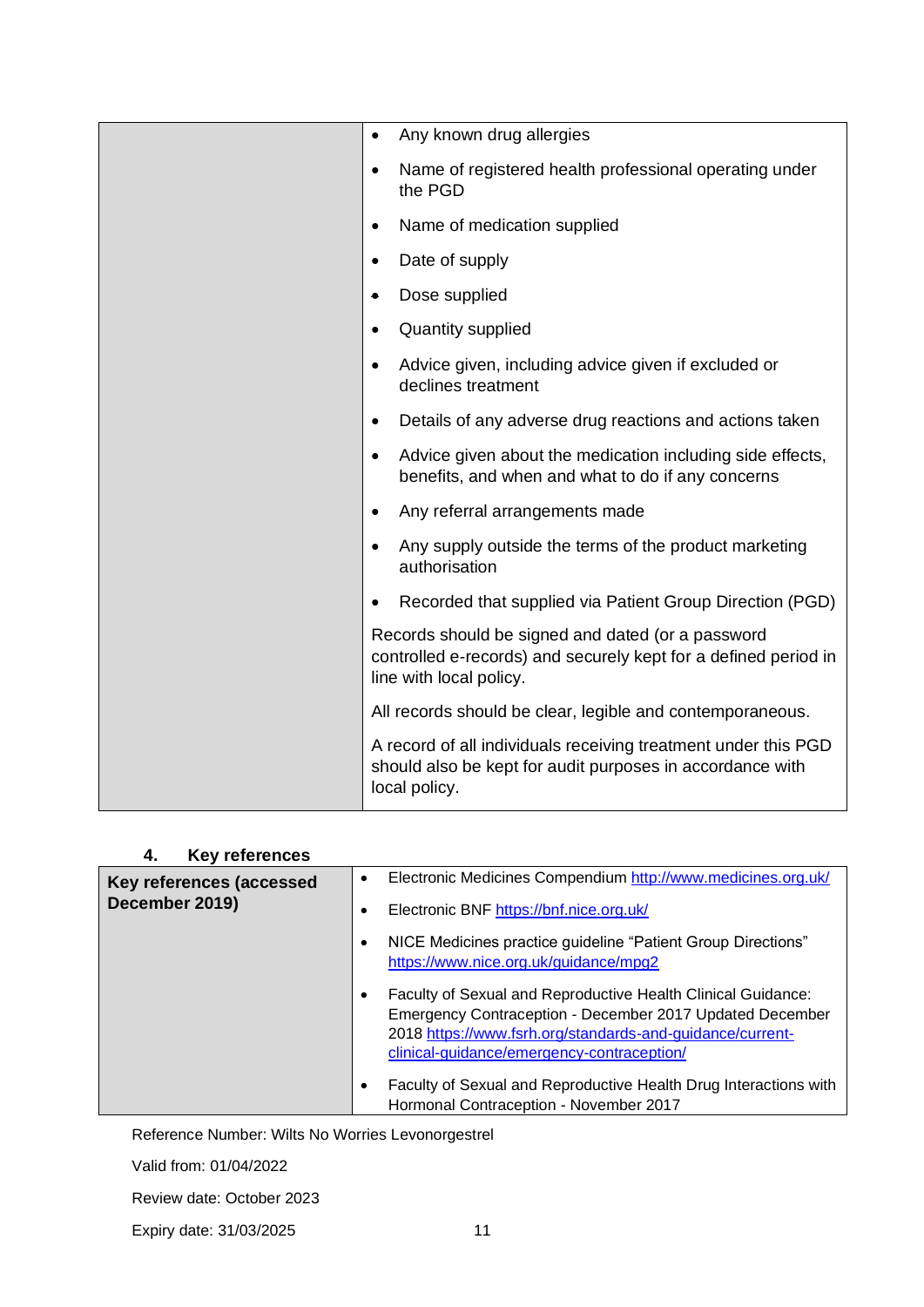| https://www.fsrh.org/standards-and-guidance/current-clinical-<br>guidance/drug-interactions/                                                                                                        |
|-----------------------------------------------------------------------------------------------------------------------------------------------------------------------------------------------------|
| Royal Pharmaceutical Society Safe and Secure Handling of<br>Medicines December 2018<br>https://www.rpharms.com/recognition/setting-professional-<br>standards/safe-and-secure-handling-of-medicines |

Reference Number: Wilts No Worries Levonorgestrel Valid from: 01/04/2022 Review date: October 2023 Expiry date: 31/03/2025 12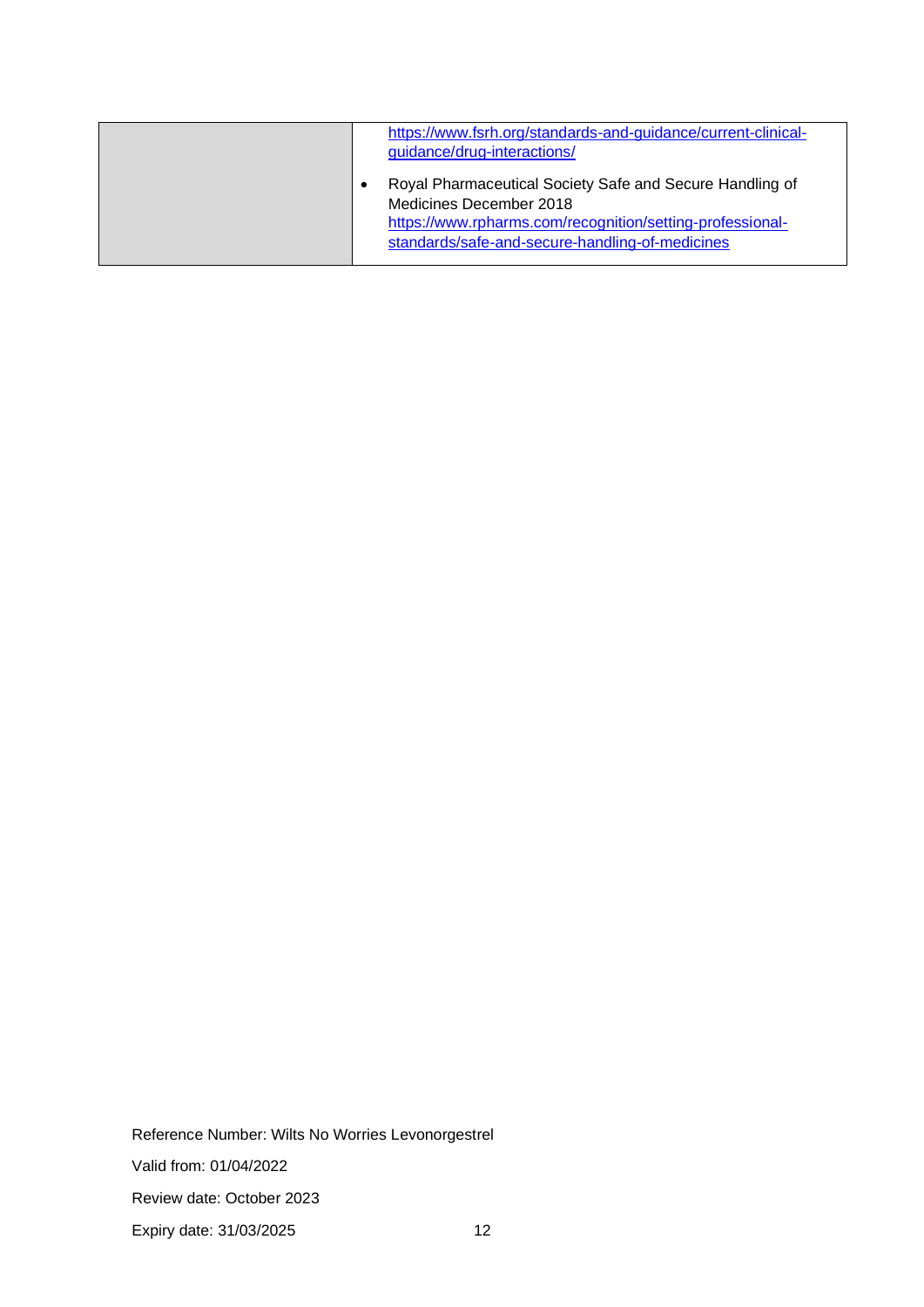#### **Appendix A - Registered health professional authorisation sheet**

**PGD Name/Version:** Supply and/or administration of Levonelle 1500 for emergency contraception: For practice nurses in Primary Care and Community Pharmacists providing an emergency contraception service under the No Worries, Public Health Service contract commissioned by Wiltshire Council.

#### **Version 1.2 Valid from:1 April 2022 Expiry:31 March 2025**

Before signing this PGD, check that the document has had the necessary authorisations. Without these, this PGD is not lawfully valid.

#### **Registered health professional**

By signing this patient group direction you are indicating that you agree to its contents and that you will work within it.

Patient group directions do not remove inherent professional obligations or accountability.

It is the responsibility of each professional to practise only within the bounds of their own competence and professional code of conduct.

## **Please email a signed copy to the No Worries, Public Health Team via:**

noworries.nhswiltshire@nhs.net

| I confirm that I have read and understood the content of this Patient Group Direction and<br>that I am willing and competent to work to it within my professional code of conduct. |                    |                  |      |
|------------------------------------------------------------------------------------------------------------------------------------------------------------------------------------|--------------------|------------------|------|
| <b>Name</b>                                                                                                                                                                        | <b>Designation</b> | <b>Signature</b> | Date |
|                                                                                                                                                                                    |                    |                  |      |
|                                                                                                                                                                                    |                    |                  |      |
|                                                                                                                                                                                    |                    |                  |      |

#### **Authorising manager**

**I confirm that the registered health professionals named above have declared themselves suitably trained and competent to work under this PGD. I give authorisation on behalf of (insert name of organisation)** for the above **named health care professionals who have signed the PGD to work under it.**

| <b>Name</b> | <b>Designation</b> | <b>Signature</b> | <b>Date</b> |
|-------------|--------------------|------------------|-------------|
|             |                    |                  |             |

#### **Note to authorising manager**

Reference Number: Wilts No Worries Levonorgestrel

Valid from: 01/04/2022

Review date: October 2023